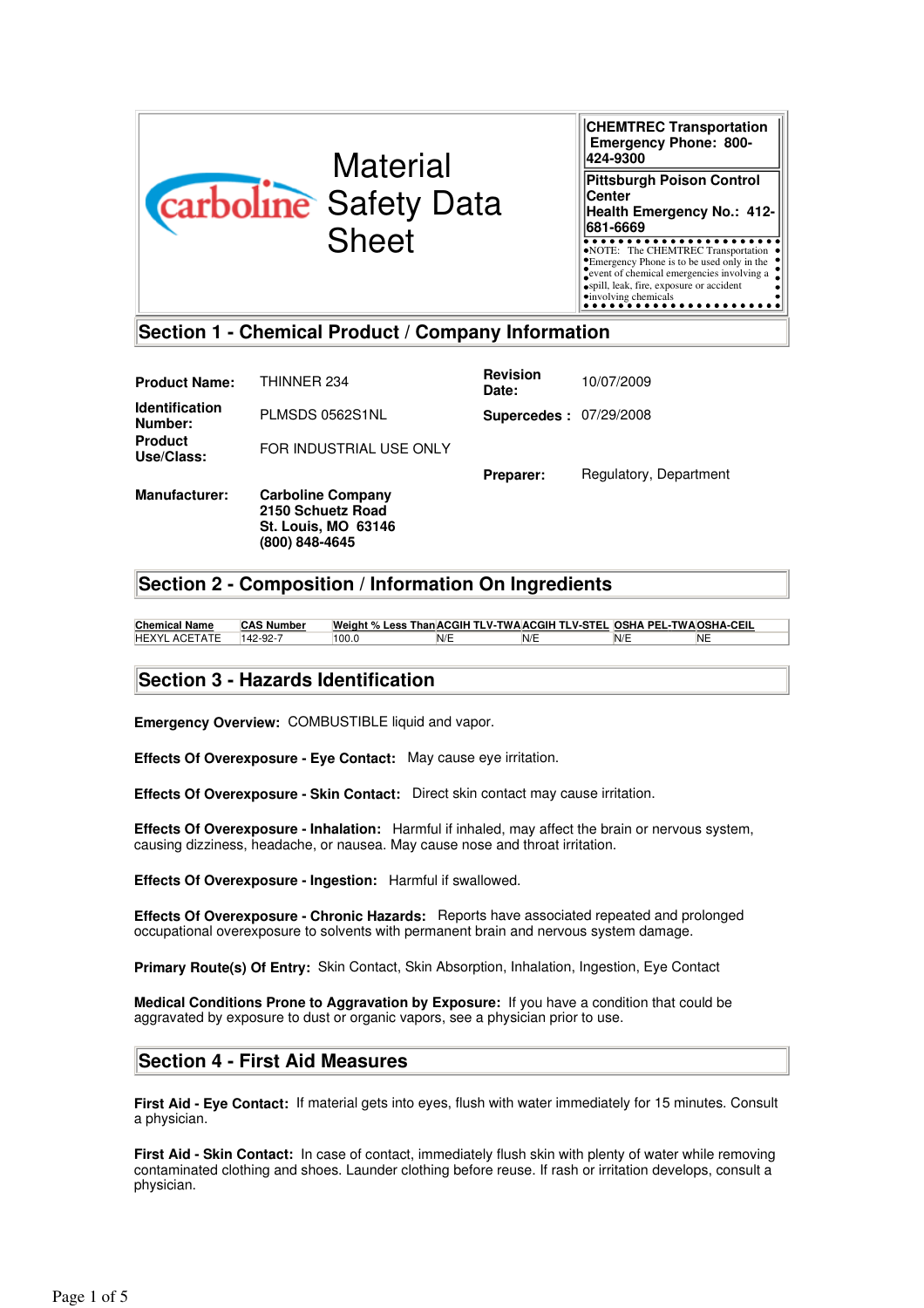**First Aid - Inhalation:** If inhaled, remove to fresh air. Administer oxygen if necessary. Consult a physician if symptoms persist or exposure was severe.

**First Aid - Ingestion:** If swallowed do not induce vomiting. Seek immediate medical attention.

## **Section 5 - Fire Fighting Measures**

**Flash Point, F:** 102F (38C) **Lower Explosive Limit, %: 1.0**<br>(TCC) **Upper Explosive Limit, %: 8.0** Upper Explosive Limit, %: 8.0

**Extinguishing Media:** Carbon Dioxide, Dry Chemical, Foam, Water Fog

**Unusual Fire And Explosion Hazards:** Combustible Liquid. Vapors are heavier than air and will accumulate. Vapors will form explosive concentrations with air. Vapors travel long distances and will flashback. Use mechanical ventilation when necessary to keep percent vapor below the "Lower Explosion Level" (LEL). Eliminate all ignition sources. Keep away from sparks, open flames and heat sources. All electric equipment and installations should be made and grounded in accordance with the National Electrical Code. In areas where explosion hazards exist, workers should be required to use non-ferrous tools and to wear conductive and non-sparking shoes.

**Special Firefighting Procedures:** Combustible. Cool fire-exposed containers using water spray.

## **Section 6 - Accidental Release Measures**

**Steps To Be Taken If Material Is Released Or Spilled:** Eliminate all ignition sources. Handling equipment must be grounded to prevent sparking. Evacuate the area of unprotected personnel. Wear appropriate personal protection clothing and equipment. Follow exposure controls/personal protection guidelines in Section 8. Contain and soak up residual with an aborbent (clay or sand). Take up absorbant material and seal tightly for proper disposal. Dispose of in accordance with local, state and federal regulations. Refer to Section 15 for SARA Title III and CERCLA information.

## **Section 7 - Handling And Storage**

**Handling:** Do not get in eyes, on skin, or on clothing. Keep container tightly closed when not in use. Wear personal protection equipment. Do not breathe vapors. Wash thoroughly after handling. If pouring or transferring materials, ground all containers and tools. Do not weld, heat, cut or drill on full or empty containers. Use only in accordance with Carboline application instructions, container label and Product Data Sheet.

**Storage:** Keep away from heat, sparks, open flames and oxidizing agents. Keep containers closed. Store in a cool, dry place with adequate ventilation.

## **Section 8 - Exposure Controls / Personal Protection**

**Engineering Controls:** Use explosion-proof ventilation when required to keep below health exposure guidelines and Lower Explosion Limit (LEL).

**Respiratory Protection:** Use only with ventilation to keep levels below exposure guidelines listed in Section 2. User should test and monitor exposure levels to ensure all personnel are below guidelines. If not sure, or not able to monitor, use MSHA/NIOSH approved supplied air respirator. Follow all current OSHA requirements for respirator use. For silica containing coatings in a liquid state, and/or if no exposure limits are established in Section 2 above, supplied air respirators are generally not required.

**Skin Protection:** Recommend impervious gloves and clothing to avoid skin contact. If material penetrates to skin, change gloves and clothing. The use of protective creams may be beneficial to certain individuals. Protective creams should be applied before exposure.

**Eye Protection:** Recommend safety glasses with side shields or chemical goggles to avoid eye contact.

**Other protective equipment:** Eye wash and safety showers should be readily available.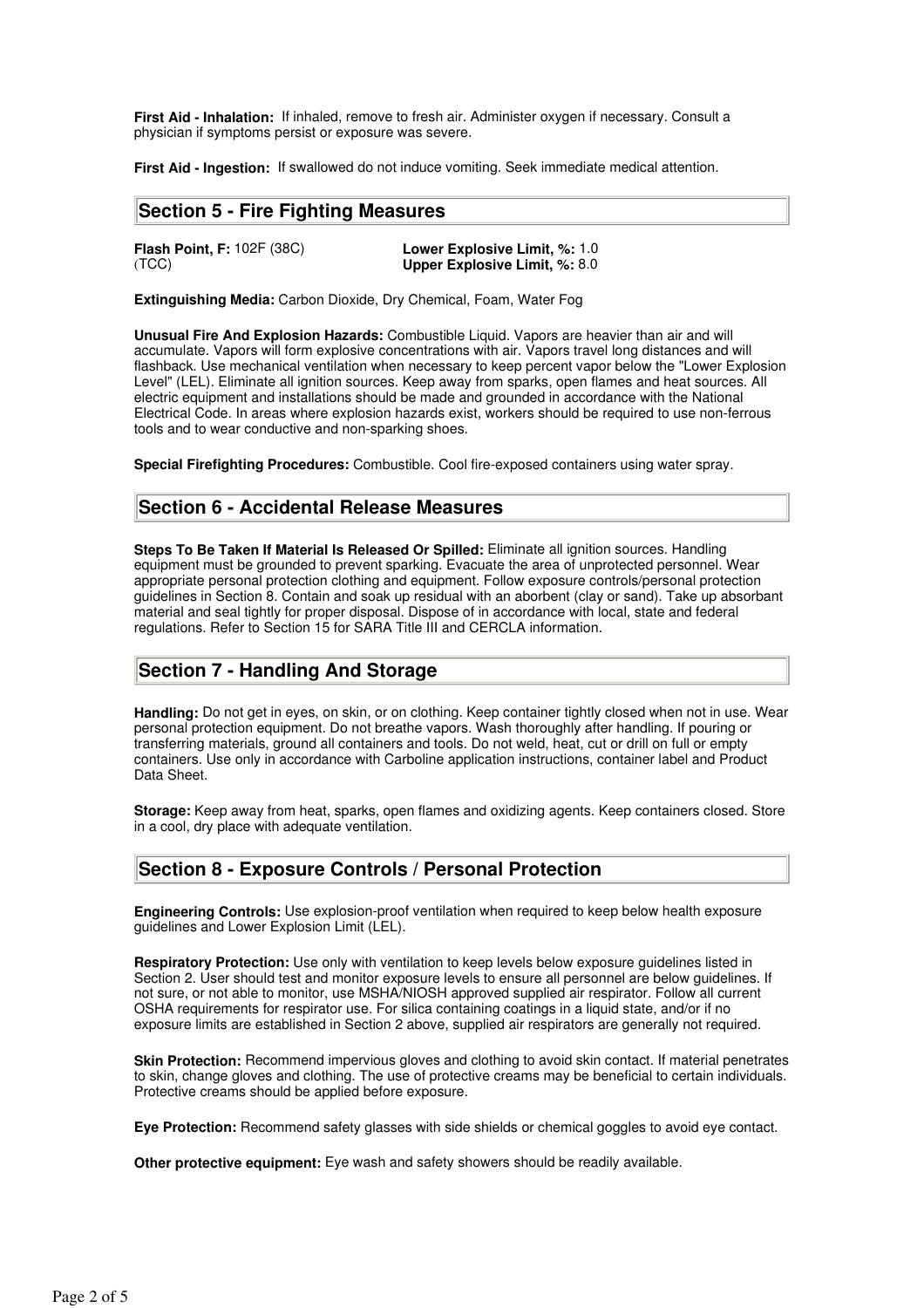**Hygienic Practices:** Wash with soap and water before eating, drinking, smoking, applying cosmetics, or using toilet facilities. Use of a hand cleaner is recommended. Launder contaminated clothing before reuse. Leather shoes can absorb and allow hazardous materials to pass through. Check shoes carefully after soaking before reuse.

## **Section 9 - Physical And Chemical Properties**

| <b>Boiling Range:</b><br>Odor:<br>Appearance:<br><b>Solubility in H2O:</b> | 327F (163C) - N/A<br>Solvent<br>Clear Liquid<br>N/D | <b>Vapor Density:</b><br><b>Odor Threshold:</b><br><b>Evaporation Rate:</b> | Heavier than Air<br>N/D<br>Slower Than Ether |
|----------------------------------------------------------------------------|-----------------------------------------------------|-----------------------------------------------------------------------------|----------------------------------------------|
| <b>Freeze Point:</b><br><b>Vapor Pressure:</b><br><b>Physical State:</b>   | N/D<br>3.8 mmHg $@$ 20C<br>Liguid                   | <b>Specific Gravity:</b><br>PH:                                             | 0.87<br>N/D                                  |

(See section 16 for abbreviation legend)

## **Section 10 - Stability And Reactivity**

**Conditions To Avoid:** Heat, sparks and open flames.

**Incompatibility:** Keep away from strong oxidizing agents, heat and open flames.

**Hazardous Decomposition Products:** Carbon monoxide, nitrogen oxides, and unidentified organic compounds. Consider all smoke and fumes from burning material as very hazardous. Welding, cutting or abrasive grinding can create smoke and fumes. Do not breathe any fumes or smoke from these operations.

**Hazardous Polymerization:** Will not occur under normal conditions.

**Stability:** This product is stable under normal storage conditions.

## **Section 11 - Toxicological Information**

**Product LD50:** N/D **Product LC50:** N/D

| Chemical Name |  |
|---------------|--|
| HEXYL ACETATE |  |

**Chemical Name CAS Number LD50 LC50** 142-92-7 NOT AVAILABLE

## **Section 12 - Ecological Information**

**Ecological Information:** No data

# **Section 13 - Disposal Information**

**Disposal Information:** Dispose of in accordance with State, Local, and Federal Environmental regulations. Responsibility for proper waste disposal is with the owner of the waste.

# **Section 14 - Transportation Information**

| <b>DOT Proper Shipping</b><br>Name: | <b>Paint Related Material</b> | Packing Group: III         |     |
|-------------------------------------|-------------------------------|----------------------------|-----|
| <b>DOT Technical Name:</b>          | N/A                           | <b>Hazard</b><br>Subclass: | N/A |
| <b>DOT Hazard Class:</b>            | З                             | Resp. Guide<br>Page:       | 128 |
| <b>DOT UN/NA Number:</b>            | UN 1263                       |                            |     |

**Additional Notes:** None.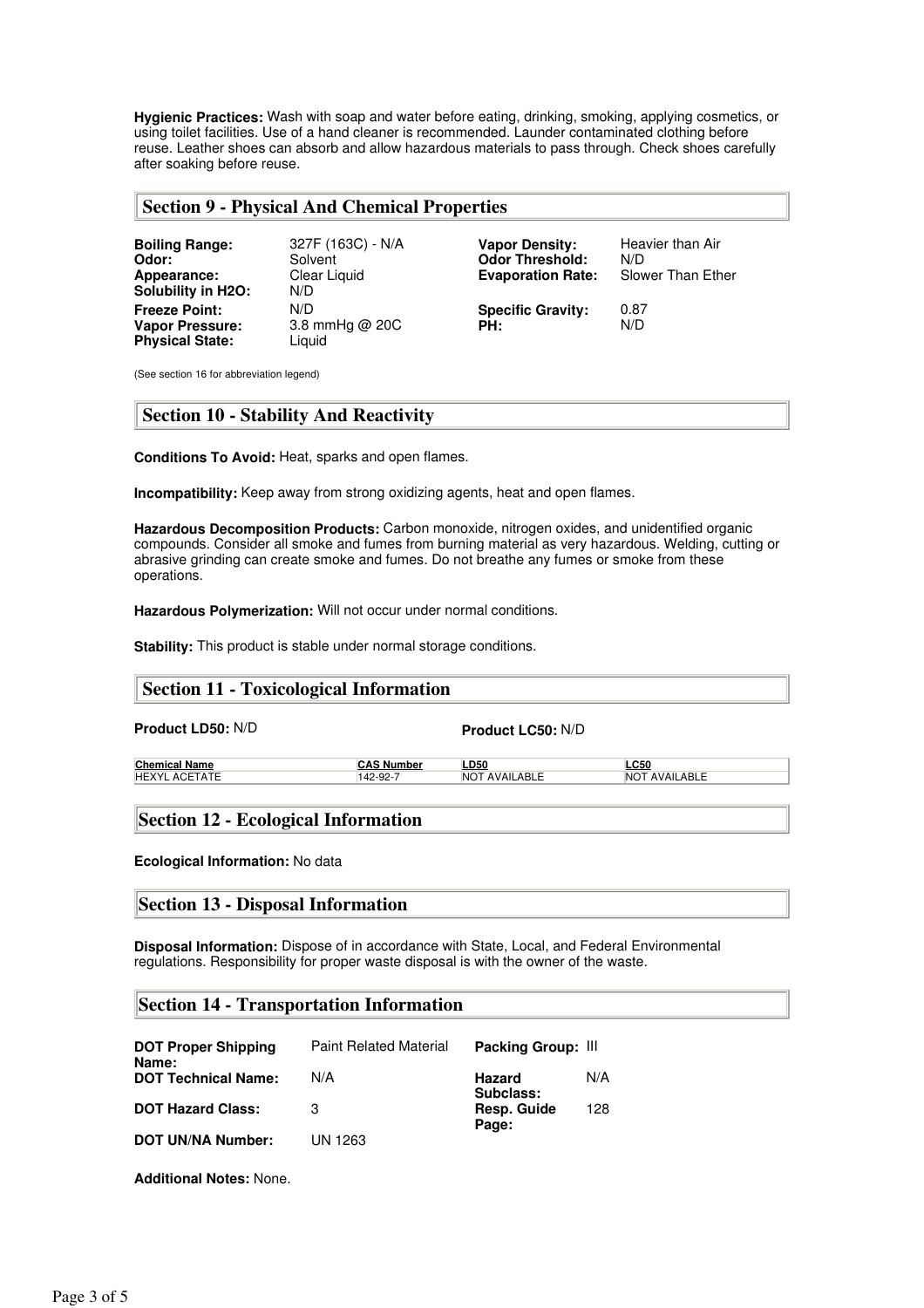## **Section 15 - Regulatory Information**

#### **CERCLA - SARA HAZARD CATEGORY**

This product has been reviewed according to the EPA Hazard Categories promulgated under Sections 311and 312 of the Superfund Amendment and Reauthorization Act of 1986 (SARA Title III) and is considered, under applicable definitions, to meet the following categories:

IMMEDIATE HEALTH HAZARD, FIRE HAZARD

#### **SARA SECTION 313**

This product contains the following substances subject to the reporting requirements of Section 313 of Title III of the Superfund Amendment and Reauthorization Act of 1986 and 40 CFR part 372:

No Section 313 Substances exist in this product

#### **TOXIC SUBSTANCES CONTROL ACT**

All components of this product are listed on the TSCA inventory.

This product contains the following chemical substances subject to the reporting requirements of TSCA 12(B) if exported from the United States:

No TSCA 12(B) Substances exist in this product

#### **U.S. STATE REGULATIONS AS FOLLOWS:**

#### **NEW JERSEY RIGHT-TO-KNOW**

The following materials are non-hazardous, but are among the top five components in this product.

**Chemical Name CAS Number** POLYDIMETHYL SILOXANE 63148-62-9 ADDITIVE 541-02-6

#### **PENNSYLVANIA RIGHT-TO-KNOW**

The following non-hazardous ingredients are present in the product at greater than 3%.

#### **CALIFORNIA PROPOSITION 65**

**Warning: The following ingredients present in the product are known to the state of California to cause Cancer:**

No California Proposition 65 Carcinogens exist

#### **Warning: The following ingredients present in the product are known to the state of California to cause birth defects, or other reproductive hazards:**

No California Proposition 65 Reproductive Toxins exist

#### **INTERNATIONAL REGULATIONS AS FOLLOWS:**

#### **CANADIAN WHMIS**

This MSDS has been prepared in compliance with Controlled Product Regulations except for the use of the 16 headings.

#### **CANADIAN WHMIS CLASS:** B3 D2B